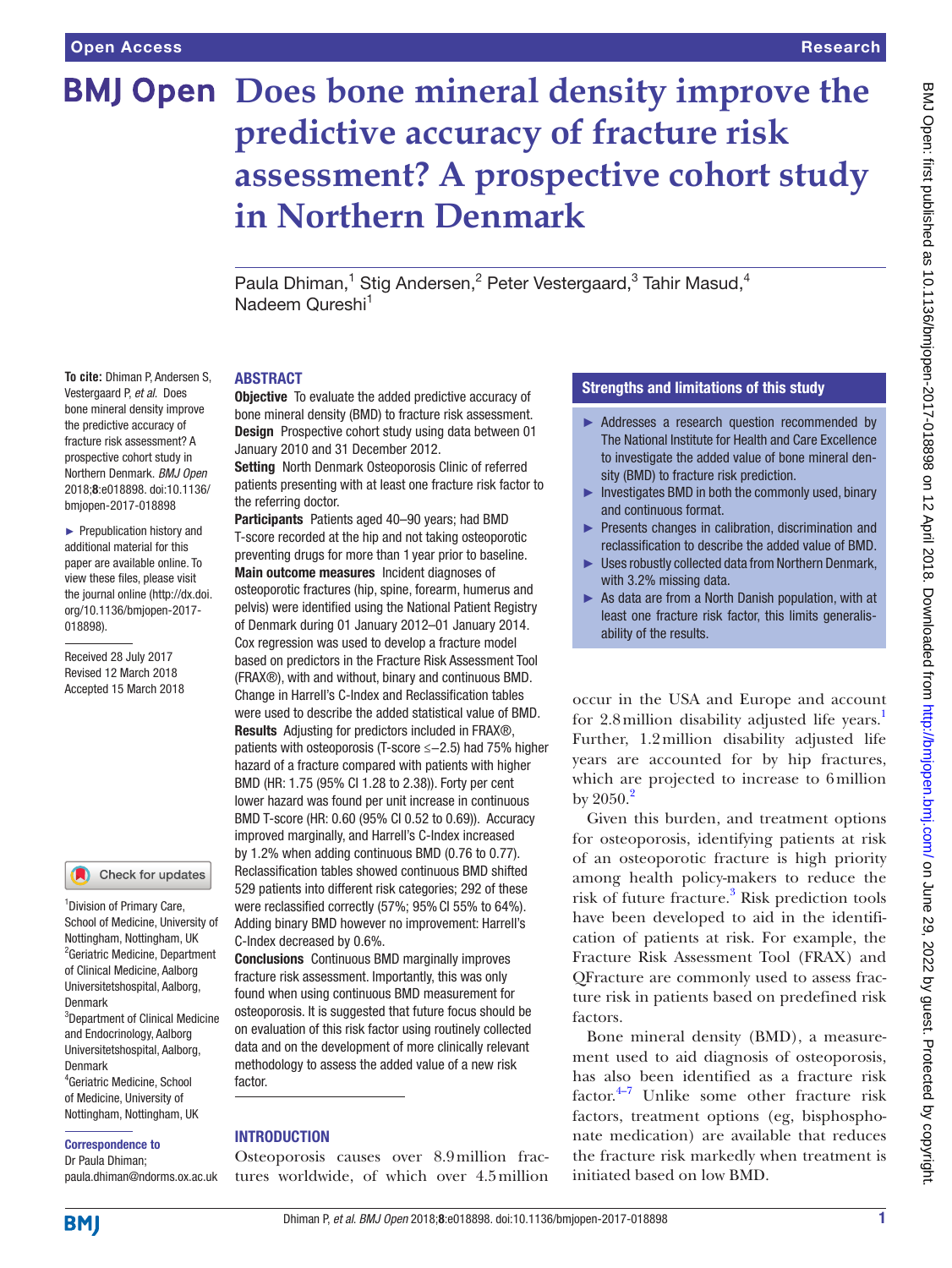English national guidelines (The National Institute for Health and Care Excellence (NICE)) for fracture risk assessment recommend treatment of osteoporosis to prevent fractures but have not included BMD as a mandatory risk factor for fracture risk prediction tools to incorporate.<sup>8</sup> This is partly due to the lack of robust evidence and limited generalisability of current research, which has particularly focused on evaluating BMD in postmenopausal women when evaluating the added value of BMD to existing fracture risk factors. $5-7$ 

NICE also recognises this gap in the evidence and have recommended research to assess the added value of BMD as a risk factor in fracture risk assessment.<sup>9</sup>

The aim of this study is to assess the value of BMD measurement in addition to the standard fracture risk factors used in the FRAX risk model using a robustly collected prospective cohort.

#### **METHODS**

This paper has been written in accordance to the Transparent reporting of a multivariable prediction model for individual prognosis or diagnosis (TRIPOD) checklist.

#### Patient and public involvement

Patients and the public were not involved in the development of this research question and were not involved in the design of this study.

#### Study design and data source

A prospective cohort study was conducted using patients from the Aalborg University Hospital Record for Osteoporosis Risk Assessment (AURORA) dataset; patients were followed up using the National Patient Registry of Denmark.

The AURORA dataset consists of patients attending the Osteoporosis Clinic at Aalborg University Hospital after a referral from their primary care physician. A referral was offered to patients with at least one risk factor for osteoporosis (low body mass index (BMI), previous fracture, parental hip fracture, smoking status, alcohol consumption, glucocorticoid use, rheumatoid arthritis and secondary osteoporosis) or if they were aged 80 years and above. Further detail of the data collection has been described elsewhere.<sup>10</sup> The Danish National Patient Registry which collects inpatient and outpatient data from all Danish hospitals was linked to the AURORA dataset through unique patient identifiers.

Ethics approval was given through the Region of North Jutland's from the Danish Data Protection Agency ('paraplyanmeldelse 2008-58-0028').

#### Cohort selection

Data collection for AURORA began 01 January 2010 and was collected for 3 years (up to 31 December 2012). Patients were included if they were aged 40–90 years; had a BMD T-score at the hip and were not taking any osteoporotic preventing drugs or any bone sparing drugs for more than 1year prior to baseline.

#### Primary outcome

The primary outcome measure was an incident osteoporotic fracture during follow-up (01 January 2012 to 01 January 2014), defined as a diagnosis of a fracture at the hip, spine, forearm, humerus and pelvis. Fractures at these sites resulting from traffic, work and sports-related accidents were excluded from the study. Relevant fractures were identified in the Danish National Patient Registry, using the International Statistical Classification of Diseases, 10th Revision codes (ICD-10 codes), which was developed using recognised database methodology for each fracture.<sup>11</sup>

#### Fracture risk factors

Fracture risk factors, used in the FRAX risk prediction model, were extracted at baseline. They were: age; gender; height (m); weight (kg); previous fracture; parental history of hip fracture, current smoking status; current alcohol consumption; glucocorticoid use (currently exposed for 3+ months); rheumatoid arthritis and secondary osteoporosis (includes type 1 diabetes, osteogenesis imperfecta in adults, untreated long-standing hyperthyroidism, hypogonadism, premature menopause (<45 years), chronic malnutrition, malabsorption and chronic liver disease).

#### BMD

Dual-energy X-ray absorptiometry (DEXA) scans were performed by trained technicians using Hologic Discovery A (Bedford, Massachusetts, USA). A daily quality control programme was in place and in vivo coefficient of variation using repositioning of patients was <1%. Total hip BMD was used as region of interest. BMD was added to the fracture risk prediction model twice, first, as a continuously measured T-score value, and second, as a binary risk factor, dichotomised at/above T-score threshold for osteoporosis and below threshold, −2.5 in T-score (manufacturers' normal range using normal material from T Kelly *et al*<sup>[12](#page-7-9)</sup>) based on WHO classifications.<sup>13</sup> Calculated T-scores were gender specific.

#### Statistical analysis

A complete case analysis was performed on the data; 3.2% of data were missing. The AURORA dataset was split into two using recognised methodology<sup>14</sup>; where a random number was assigned to patients and based on a cut-off, two-thirds was used to derive the risk models, and the remaining third was used to validate them.

#### Model derivation

Three Cox proportional hazards models were developed for the primary outcome, using a complete case analysis on the derivation dataset:

Model 1. Standard fracture risk factors only (without BMD).

Model 2. Standard fracture risk factors (with binary BMD).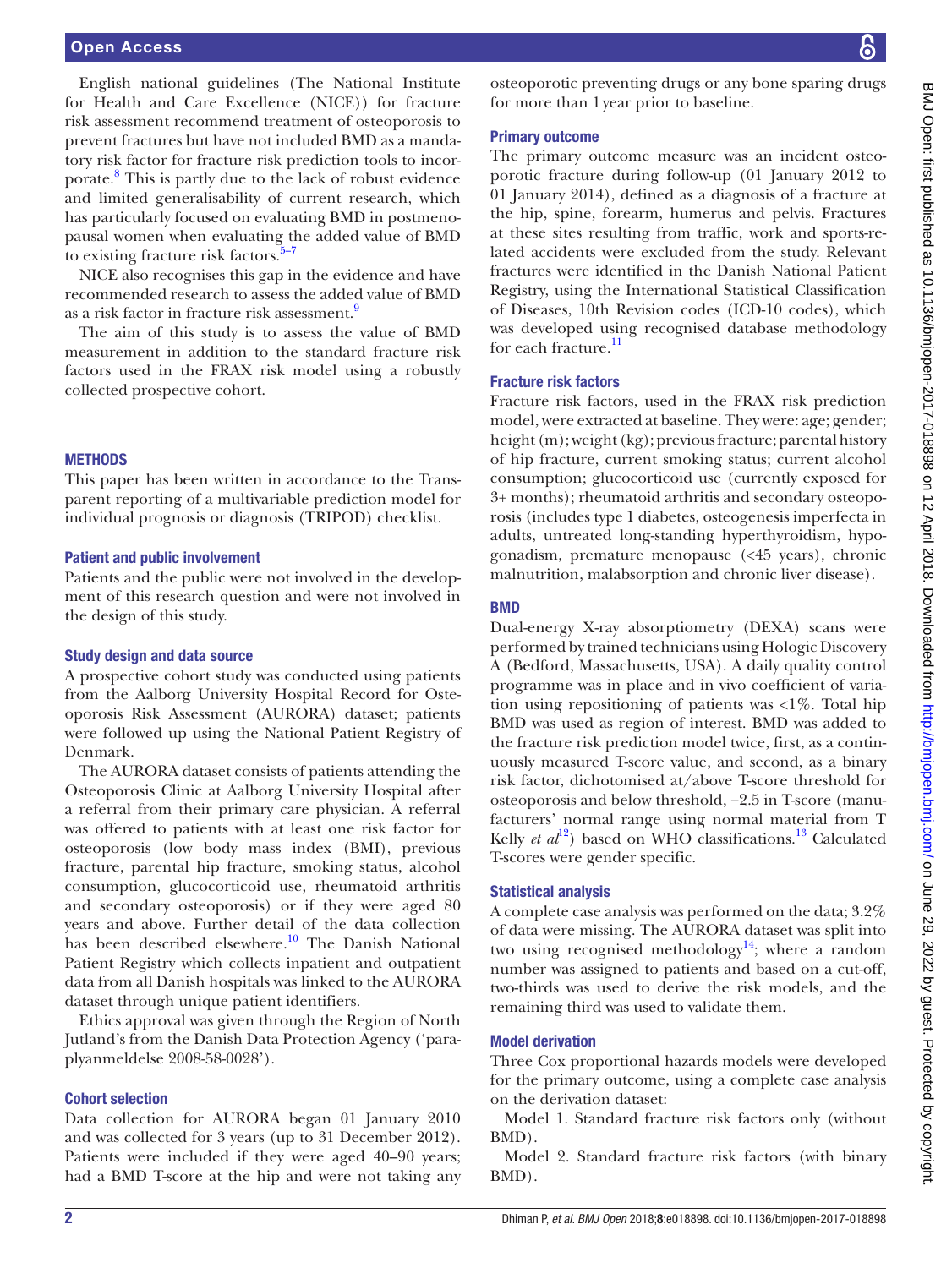Model 3. Standard fracture risk factors (with continuous BMD).

Graphical methods were used (log–log plots) to assess the proportional hazards assumption, and risk factors violating this assumption were added to the model as a time varying covariate.

Recognised methodology used in research studies was used to build the three risk prediction models<sup>[15 16](#page-7-12)</sup>; the Kaplan-Meier method was used to obtain 4-year fracture risk estimates for patients. Further detail on the conversion of the Cox proportional hazards models to risk prediction models has been provided in online [supple](https://dx.doi.org/10.1136/bmjopen-2017-018898)[mentary table 1](https://dx.doi.org/10.1136/bmjopen-2017-018898).

# Validation of models

Four-year fracture risk was calculated from each model and the predictive performance of each risk prediction model was assessed by measures describing calibration, discrimination and reclassification. These metrics were assessed using the validation cohort.

Calibration measures how well the predicted risk agrees with observed risk in the data. It plots the mean predicted and observed risk of fracture for each decile of predicted risk. The observed risk of fracture was derived from the 4-year Kaplan-Meier estimate. Good calibration indicates the predicted risk is close to the observed risk of the outcome.

Discrimination measures how well the risk prediction model differentiates between patients who have or have not observed the event in the study. This was quantified by the area under the receiver operating characteristic curve , given by Harrell's C-Index with higher values indicating better discrimination.

Reclassification tables<sup>[17](#page-7-13)</sup> measure movement between risk categories when adding a new risk factor. Threshold for treatment at 4 years was set at a fracture risk level of 8.5%; to be comparable to the treatment threshold of 20% at 10 years. This was presented by the total per cent of patients reclassified (incorrectly and correctly) and also the Net Reclassification Index (NRI).<sup>18 19</sup> The NRI gives the net calculation of the changes in the right direction and a higher NRI indicates a better reclassifying model.

All analyses were carried out using Stata V.12.<sup>20</sup>

#### **RESULTS**

#### Characteristics of the data

The AURORA collected data on 7912 patients; 1795 patients were excluded comprising, 440 not aged between 40 and 90 years at baseline; 156 not having a recorded T-score value for the total hip at baseline and 1199 patients were taking antiosteoporotic drug therapy for more than 1year prior to baseline.

The study sample consisted of 6117 patients; predominantly female (79.6%) and patients with a mean age of 62.9 (SD: 10.9) years. Two-thirds of this sample (n=4093) was used for the derivation dataset and one-third (n=2094) was used for the validation dataset. Table 1 presents the

baseline characteristics of the study by derivation and validation dataset and shows little difference between the datasets.

Patients in the derivation dataset had a median follow-up time of 2.30 years [IQR:1.57, 2.99] and observed 318 (7.8%) osteoporotic fractures during follow-up. Of these, 316 fractures were eligible for the analysis (two patients had a fractures on or prior to baseline and were excluded). Patients contributed 9352.8 person-years of observation, giving a total incidence rate of 337.87 per 10000 person-years (95%CI 302.60 to 377.25).

Fractures during follow-up were predominantly found in the forearm (27.0%) and hip (17.9%). Higher fracture incidence rates were found in patients classed as osteoporotic, based on their T-score at both the total hip (809.73 per 10000 person-years (95%CI 641.68 to 1021.78)) and spine (L1-L4) (553.59 per 10000 personyears  $(95\% \text{ CI } 462.55 \text{ to } 662.55)$ ) (see online [supplemen](https://dx.doi.org/10.1136/bmjopen-2017-018898)[tary table 2](https://dx.doi.org/10.1136/bmjopen-2017-018898)).

#### Model development

The unadjusted analysis showed statistically significant association between BMD (continuous and binary) and osteoporotic fracture (HR=0.55; 95%CI 0.50 to 0.61, p<0.001, HR=2.79; 95%CI 2.11 to 3.67, p<0.001, respectively). Significant associations with fracture were also found with age (HR=1.03; 95% CI 1.02 to 1.04, p<0.001), previous fracture (HR=3.38;  $95\%$  CI 2.69 to 4.24, p<0.001), BMI (HR=0.97; 95%CI 0.95 to 1.00, p=0.03) and gender (HR=0.73; 95%CI 0.53 to 1.00, p=0.05). Further, a timevarying effect was found in patients with a previous fracture; hazard of a subsequent fracture was highest in the first year during follow-up and decreased per year of follow-up  $(p<0.001)$ .

The adjusted analysis is presented in [table](#page-4-0) 2. Model 1 showed that of the standard risk factors, age and previous fracture were significantly associated with fracture; hazard of fracture increased by 2% per year increase in age (HR=1.024; 95%CI 1.013 to 1.036) and increased almost fivefold in patients with a previous fracture at time 0 years (HR=4.881; 95%CI 3.336 to 7.078).

Hazard of fracture increased by 75% for patients classed as osteoporotic by their BMD score (Model 2, HR=1.745; 95%CI 1.279 to 2.381). Hazard of fracture also decreased by 40% per SD improvement in BMD T-score (Model 3, HR=0.600; 95% CI 0.524 to 0.686).

#### Model validation

The 4-year predicted risk of fracture was calculated for all patients in the validation dataset; this was compared with the observed fracture outcome within the 4-year follow-up.

#### Calibration and discrimination

Calibration plots suggested some improvement when adding BMD measurement; particularly when including continuous BMD T-score measurement (Model 3; see online [supplementary figure 1](https://dx.doi.org/10.1136/bmjopen-2017-018898)).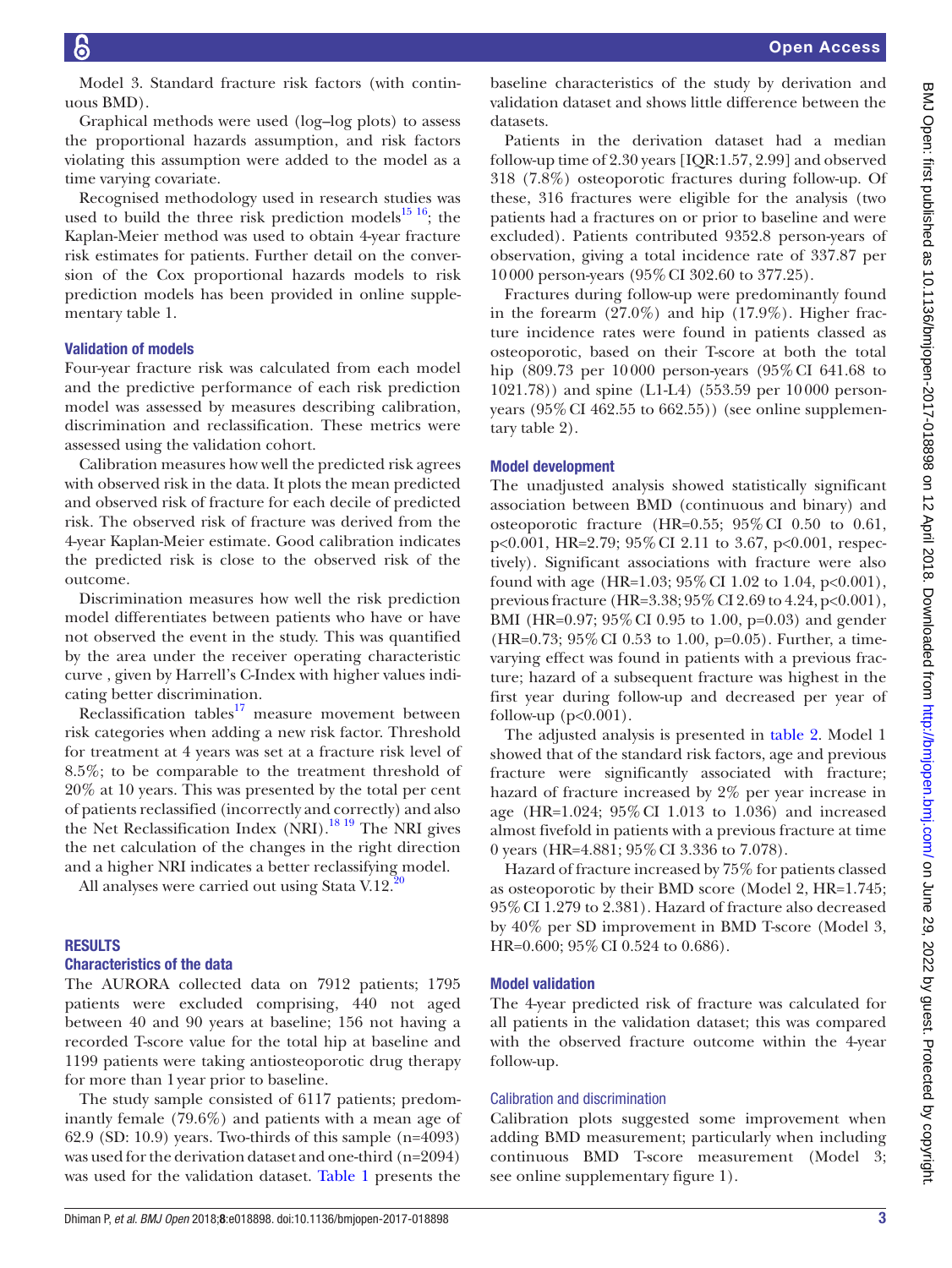| <b>Table 1</b> Baseline characteristics of the derivation and |  |
|---------------------------------------------------------------|--|
| validation datasets, including missing data                   |  |

|                                                 | <b>Derivation</b><br>$(n=4093)$ |               | <b>Validation</b><br>$(n=2024)$ |           |
|-------------------------------------------------|---------------------------------|---------------|---------------------------------|-----------|
| <b>Characteristic</b>                           | No.                             | $\frac{1}{2}$ | No.                             | %         |
| Gender                                          |                                 |               |                                 |           |
| Female                                          | 3266                            | 79.8          | 1602                            | 79.2      |
| Male                                            | 827                             | 20.2          | 422                             | 20.8      |
| Osteoporotic status<br>(based on UK guidelines) |                                 |               |                                 |           |
| Normal                                          | 1886                            | 46.1          | 927                             | 45.8      |
| Osteopaenic                                     | 1797                            | 43.9          | 893                             | 44.1      |
| Osteoporotic                                    | 410                             | 10.0          | 204                             | 10.1      |
| Previous fracture                               |                                 |               |                                 |           |
| No                                              | 2935                            | 71.7          | 1423                            | 70.3      |
| <b>Yes</b>                                      | 1158                            | 28.3          | 601                             | 29.7      |
| No. of previous fractures                       |                                 |               |                                 |           |
| None                                            | 2935                            | 71.7          | 1423                            | 70.3      |
| 1 fracture                                      | 862                             | 21.1          | 467                             | 23.1      |
| 2-4 fractures                                   | 270                             | 6.6           | 122                             | 6.0       |
| $5+$ fractures                                  | 26                              | 0.6           | 12                              | 0.6       |
| Parental history of hip<br>fracture             |                                 |               |                                 |           |
| No                                              | 2755                            | 67.3          | 1359                            | 67.1      |
| <b>Yes</b>                                      | 1338                            | 32.7          | 665                             | 32.9      |
| Current smoking status                          |                                 |               |                                 |           |
| Other (non/ex)                                  | 3182                            | 77.7          | 1529                            | 75.5      |
| Smoker                                          | 911                             | 22.3          | 495                             | 24.5      |
| Alcohol consumption                             |                                 |               |                                 |           |
| ≤3 units per day                                | 3875                            | 94.7          | 1923                            | 95.0      |
| >3 units per day                                | 218                             | 5.3           | 101                             | 5.0       |
| Glucocorticoid use                              |                                 |               |                                 |           |
| <b>No</b>                                       | 3577                            | 87.4          | 1741                            | 86.0      |
| Yes                                             | 516                             | 12.6          | 283                             | 14.0      |
| <b>Rheumatoid arthritis</b>                     |                                 |               |                                 |           |
| No                                              | 3686                            | 90.1          | 1801                            | 88.0      |
| Yes                                             | 407                             | 9.9           | 223                             | 11.0      |
| Other bone affecting<br>disease                 |                                 |               |                                 |           |
| No                                              | 2382                            | 58.2          | 1139                            | 56.3      |
| Yes                                             | 1711                            | 41.8          | 885                             | 43.7      |
| Secondary osteoporosis                          |                                 |               |                                 |           |
| No                                              | 3438                            | 84.0          | 1689                            | 83.4      |
| <b>Yes</b>                                      | 655                             | 16.0          | 335                             | 16.6      |
| By disease                                      |                                 |               |                                 |           |
| Type 1 diabetes                                 |                                 |               |                                 |           |
| <b>No</b>                                       | 4010                            | 98.0          | 1981                            | 97.9      |
| Yes                                             | 83                              | 2.0           | 43                              | 2.1       |
|                                                 |                                 |               |                                 | Continued |

| <b>Table 1</b><br>Continued                      |                                 |               |                                 |               |
|--------------------------------------------------|---------------------------------|---------------|---------------------------------|---------------|
|                                                  | <b>Derivation</b><br>$(n=4093)$ |               | <b>Validation</b><br>$(n=2024)$ |               |
| <b>Characteristic</b>                            | No.                             | $\frac{0}{0}$ | No.                             | $\frac{0}{0}$ |
| Osteogenesis                                     |                                 |               |                                 |               |
| No                                               | 4093                            | 100           | 2024                            | 100           |
| Yes                                              | 0                               | 0             | 0                               | 0             |
| Hyperthyroidism                                  |                                 |               |                                 |               |
| No                                               | 4089                            | 99.9          | 2023                            | 99.9          |
| Yes                                              | 4                               | 0.1           | 1                               | 0.1           |
| Malnutrition                                     |                                 |               |                                 |               |
| <b>No</b>                                        | 4090                            | 99.9          | 2023                            | 99.9          |
| Yes                                              | 3                               | 0.1           | 1                               | 0.1           |
| Chronic liver disease                            |                                 |               |                                 |               |
| No                                               | 4006                            | 97.9          | 1979                            | 97.8          |
| Yes                                              | 87                              | 2.1           | 45                              | 2.2           |
| Menopause (women<br>only)+                       |                                 |               |                                 |               |
| <b>No</b>                                        | 853                             | 26.1          | 405                             | 25.3          |
| Yes                                              | 2413                            | 73.9          | 1197                            | 74.7          |
| Premature menopause<br>$(<$ 45 years) $\ddagger$ |                                 |               |                                 |               |
| No                                               | 1904                            | 78.9          | 941                             | 78.6          |
| Yes                                              | 509                             | 21.1          | 256                             | 21.4          |
|                                                  | <b>Mean</b>                     | <b>SD</b>     | <b>Mean</b>                     | <b>SD</b>     |
| Age (years)                                      | 62.9                            | 10.9          | 63.0                            | 11.0          |
| Weight (kg)                                      | 72.1                            | 15.5          | 72.2                            | 15.9          |
| Missing                                          | 47                              | 1.2           | 12                              | 0.6           |
| Height (m)                                       | 1.7                             | 0.1           | 1.7                             | 0.1           |
| Missing                                          | 131                             | 3.2           | 61                              | 3.0           |
| <b>BMI</b>                                       | 26.4                            | 5.0           | 26.4                            | 5.1           |
| Missing                                          | 135                             | 3.3           | 63                              | 3.1           |
| <b>Hip DEXA T-score</b>                          | $-1.1$                          | 1.1           | $-1.2$                          | 1.1           |
|                                                  |                                 |               |                                 |               |

†Proportion out of respective number of women.

‡Proportion out of respective number of women with menopause. BMI, body mass index; DEXA, dual-energy X-ray absorptiometry.

The largest change in discrimination was found when adding continuous BMD measurement to standard risk factors; Harrell's C-Index increased by 1.17% [\(table](#page-4-1) 3). However, binary BMD measurement, as a measure for osteoporotic patients, was found to reduce Harrell's C-Index by −0.65%.

# Reclassification

Reclassification tables indicated that adding continuous BMD measurement may improve classification of patients into their correct risk categories. This was not found when adding binary BMD. [Table](#page-5-0) 4 presents the reclassification table for Model 1 (standard fracture risk factors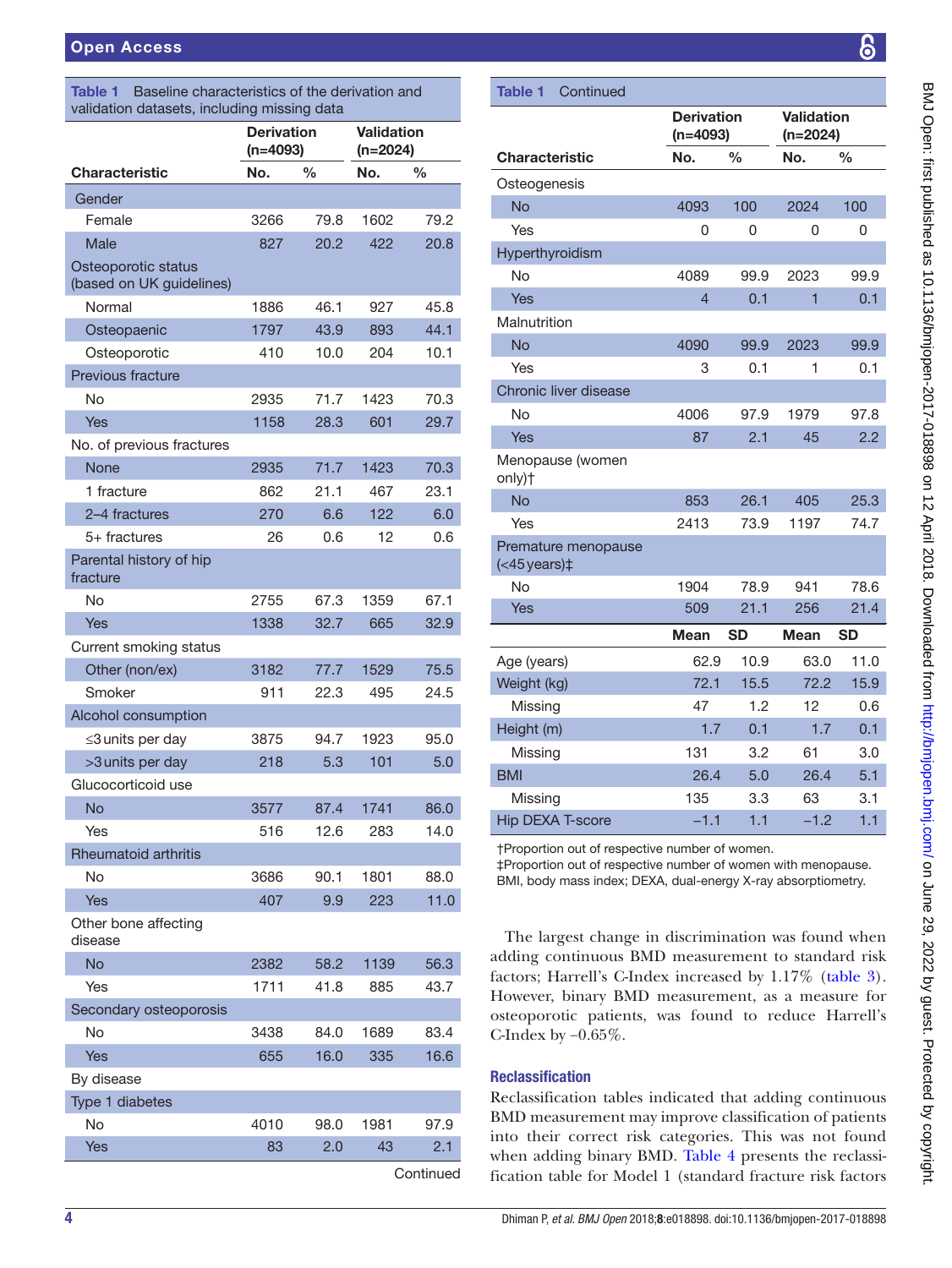<span id="page-4-0"></span>

| Table 2 Multivariable analysis for osteoporotic fracture in the derivation cohort. Data are adjusted HRs and 95% Cls |                       |                                        |                                                                              |                          |
|----------------------------------------------------------------------------------------------------------------------|-----------------------|----------------------------------------|------------------------------------------------------------------------------|--------------------------|
|                                                                                                                      |                       | Adjusted HR (95% CI)                   |                                                                              |                          |
| <b>Risk factor</b>                                                                                                   |                       | Model 1: standard risk<br>factors only | Model 2: standard risk<br>factors+BMD (categorical) factors+BMD (continuous) | Model 3: standard risk   |
| Age (years)                                                                                                          |                       | 1.024 (1.013 to 1.036)                 | 1.019 (1.007 to 1.031)                                                       | 1.007 (0.995 to 1.019)   |
| Gender                                                                                                               | Female                | Ref                                    | Ref                                                                          | Ref                      |
|                                                                                                                      | Male                  | 0.754 (0.544 to 1.044)                 | 0.796 (0.573 to 1.104)                                                       | 0.851 (0.613 to 1.181)   |
| <b>BMI</b>                                                                                                           |                       | 0.978 (0.954 to 1.002)                 | 0.989 (0.965 to 1.013)                                                       | 1.027 (1.000 to 1.055)   |
| Previous fracture                                                                                                    | <b>No</b>             | Ref                                    | Ref                                                                          | Ref                      |
|                                                                                                                      | Yes (time=0<br>years) | 4.881 (3.336 to 7.078)                 | 4.667 (3.214 to 6.778)                                                       | 4.018 (2.763 to 5.842)   |
| Parental history of hip                                                                                              | <b>No</b>             | <b>Ref</b>                             | Ref                                                                          | Ref                      |
| fracture                                                                                                             | <b>Yes</b>            | 1.079 (0.834 to 1.397)                 | 1.096 (0.847 to 1.419)                                                       | 1.105 (0.854 to 1.430)   |
| Current smoker                                                                                                       | <b>No</b>             | Ref                                    | Ref                                                                          | Ref                      |
|                                                                                                                      | Yes                   | 1.121 (0.852 to 1.475)                 | 1.076 (0.817 to 1.417)                                                       | 1.019 (0.774 to 1.342)   |
| Alcohol consumption                                                                                                  | <b>No</b>             | <b>Ref</b>                             | <b>Ref</b>                                                                   | Ref                      |
| $($ >3 units/day)                                                                                                    | <b>Yes</b>            | 1.414 (0.904 to 2.212)                 | 1.440 (0.921 to 2.252)                                                       | 1.459 (0.932 to 2.283)   |
| Glucocorticoid use                                                                                                   | <b>No</b>             | Ref                                    | Ref                                                                          | Ref                      |
|                                                                                                                      | Yes                   | 1.080 (0.753 to 1.550)                 | 1.052 (0.733 to 1.510)                                                       | 1.038 (0.724 to 1.489)   |
| <b>Rheumatoid arthritis</b>                                                                                          | <b>No</b>             | <b>Ref</b>                             | Ref                                                                          | Ref                      |
|                                                                                                                      | <b>Yes</b>            | 1.098 (0.731 to 1.650)                 | 1.089 (0.725 to 1.637)                                                       | 1.116 (0.742 to 1.678)   |
| Secondary osteoporosis                                                                                               | No                    | Ref                                    | Ref                                                                          | Ref                      |
|                                                                                                                      | <b>Yes</b>            | 0.993 (0.729 to 1.354)                 | 0.966 (0.708 to 1.317)                                                       | 0.911 (0.667 to 1.243)   |
| Osteoporotic                                                                                                         | <b>No</b>             | Ref                                    | <b>Ref</b>                                                                   | Ref                      |
|                                                                                                                      | Yes                   | $\overline{\phantom{0}}$               | 1.745 (1.279 to 2.381)                                                       | $\overline{\phantom{m}}$ |
| Hip DEXA T-score (SD)                                                                                                |                       |                                        |                                                                              | 0.600 (0.524 to 0.686)   |
| Previous fracture (TVC*)                                                                                             |                       | 0.635 (0.489 to 0.826)                 | 0.639 (0.492 to 0.830)                                                       | 0.644 (0.495 to 0.837)   |

\*TVC, value is interaction effect and 95%CI.

Data are adjusted HRS and 95% CIs.

BMD, bone mineral density; BMI, body mass index; DEXA, dual-energy X-ray absorptiometry; TVC, time-varying covariate.

only) and Model 3 (standard risk factors with continuous BMD), using the 8.5% prespecified risk threshold.

Of the 1960 patients in the validation dataset, 27% (n=529) were reclassified into a different risk category when including continuous BMD into fracture risk prediction. Two per cent (9/529) were found to be reclassified correctly into a higher risk group and 55% (292/529) were reclassified correctly into a lower risk group; indicating 22% (292/1342) of patients at high risk in Model 1, not accounting for BMD measurement, were no longer at high risk. The net reclassification improvement when

adding continuous BMD to standard risk factors, was 0.03, which resulted from increased specificity (non-event NRI=4%) and decreased sensitivity (event NRI=−1%) from Model 1 ([table](#page-5-1) 5).

#### **DISCUSSION**

#### Summary of findings

BMD showed significant association with fracture risk with a 40% decrease for each SD rise in BMD. However, this resulted in small improvements in calibration,

<span id="page-4-1"></span>

| <b>Table 3</b> Harrell's C-Index for models 1, 2, and 3                                   |                          |                                                      |
|-------------------------------------------------------------------------------------------|--------------------------|------------------------------------------------------|
| <b>Model</b>                                                                              | <b>Harrell's C-Index</b> | <b>Change in Harrell's</b><br>C-Index (% change) $*$ |
| Model 1: Standard fracture risk factors only (without BMD)                                | $0.764$ (0.718 to 0.810) | -                                                    |
| Model 2: Standard fracture risk factors only (with binary BMD)                            | 0.759 (0.712 to 0.806)   | $-0.005$ (-0.65%)                                    |
| Model 3: Standard fracture risk factors only (with continuous BMD) 0.773 (0.732 to 0.814) |                          | 0.009(1.17%)                                         |

\*All change is measures against Model 1.

BMD, bone mineral density.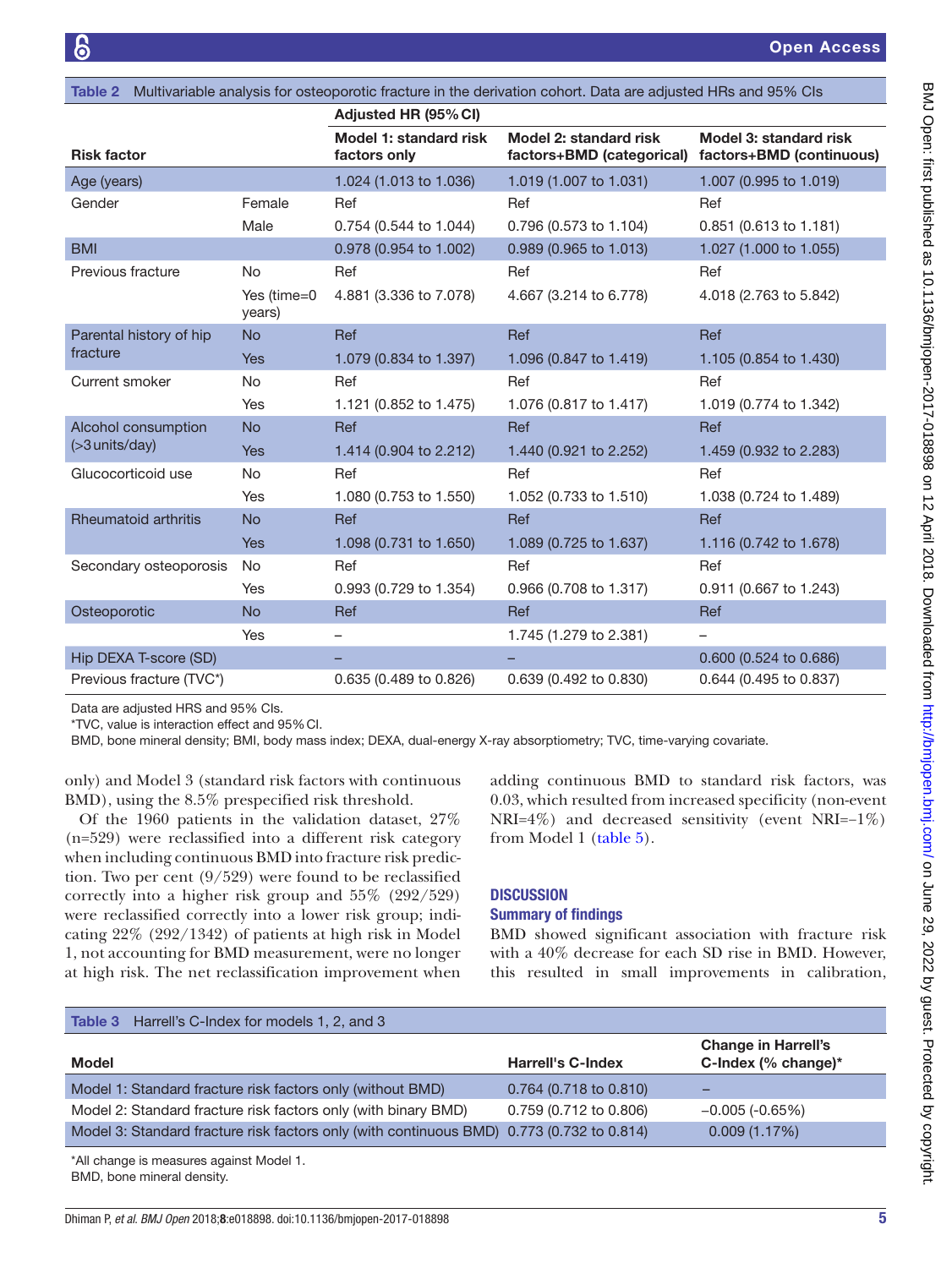<span id="page-5-0"></span>

| Table 4 Risk reclassification table comparing Model 1 (standard fracture risk factors alone) to Model 3 (standard fracture risk |  |
|---------------------------------------------------------------------------------------------------------------------------------|--|
| factors with continuous BMD measurement), using a clinical 8.5% risk cut-off                                                    |  |

|              |           |                     | Model 3: SRF with continuous BMD |       |              | Total no.(%) |
|--------------|-----------|---------------------|----------------------------------|-------|--------------|--------------|
|              |           |                     | $< 8.5\%$                        | ≥8.5% | <b>Total</b> | reclassified |
| Model 1: SRF | $< 8.5\%$ | No.                 | 391                              | 227   |              | 227 (36.7)   |
| without BMD  |           | %                   | 63.3                             | 36.7  |              |              |
|              |           | No. of events       | 5                                | 9     | 618          |              |
|              |           | No. of non-events   | 386                              | 218   |              |              |
|              |           | Observed event rate | 1.3%                             | 4.0%  |              |              |
|              | ≥8.5%     | No.                 | 302                              | 1040  |              | 302(22.5)    |
|              |           | %                   | 22.5                             | 77.5  |              |              |
|              |           | No. of events       | 10                               | 121   | 1342         |              |
|              |           | No. of non-events   | 292                              | 919   |              |              |
|              |           | Observed event rate | 3.3                              | 11.6  |              |              |
|              | Total     |                     | 693                              | 1267  | 1960         | 529 (27.0)   |

BMD, bone mineral density; SRF, standard risk factors.

discrimination and reclassification. The C-index estimate was slightly higher with continuous BMD, but this increase is not conclusive given the width of the CIs. Despite the limited improvement found of 1% in discrimination when adding continuous BMD, reclassification tables showed 57% of reclassified patients moving into their correct risk group through improved specificity. Importantly, no improvement was found when adding BMD in a binary format.

Our findings are consistent with and corroborate with current literature[.7 21 22](#page-7-16) Specifically, a study conducted in the Netherlands with 4-year follow-up, investigating the added value of BMD for hip fractures risk, found modest improvement in predictability.<sup>21</sup> Further, two more recent studies also indicated limited added value of BMD to fracture risk prediction.<sup>722</sup>

# Strengths and limitations

#### Answering evidence gap

To our knowledge, this is the first study to investigate the added value of BMD in a binary and continuous format to standard fracture risk factors. Further, it is based on a larger sample size than other studies investigating BMD in addition to FRAX $\odot$ <sup>7 21 22</sup> It helps inform the NICE research recommendation to assess the added value

<span id="page-5-1"></span>

| Table 5 Summary of NRI for all comparisons between<br>developed fracture risk prediction models |          |                                  |         |  |  |  |
|-------------------------------------------------------------------------------------------------|----------|----------------------------------|---------|--|--|--|
| <b>Comparison Event NRI</b>                                                                     |          | <b>Non-event NRI Overall NRI</b> |         |  |  |  |
| Model<br>1 versus<br>model 2                                                                    | $-3.45%$ | 2.09%                            | $-0.01$ |  |  |  |
| Model 1<br>versus model<br>З                                                                    | $-0.69%$ | 4.08%                            | 0.03    |  |  |  |

NRI, Net Reclassification Index.

of BMD to routine fracture risk assessment in primary care.<sup>23</sup> It further highlights that the more commonly used for treatment decision-making, binary format of BMD resulted in a loss of predictability in fracture risk prediction based on comparable measures for discrimination and reclassification.

# Robustness of data

The prospective cohort was well populated with key standard risk factors recorded: BMI, smoking status and alcohol consumption and personal and parental fracture history. Other than 3.2% of missing data for BMI, in 6117 patients, complete data were collected for all risk factors (including BMD T-score recorded at the total hip). Further, the cohort was linked to a national robust electronic health records. This Danish National Patient Registry allowed for outcome fracture to be identified and also provided data on the mechanism for the fracture; this helped more accurately phenotype osteoporotic fractures.

#### **Generalisability**

The generalisability is affected in a few ways. First, the findings are based on a Danish cohort. Second, AURORA data were collected from patients who presented to their doctor with at least one fracture risk factor and were referred to the osteoporosis clinic; this led to a biased study sample with a higher risk of a fracture and increased age. This could overestimate fracture risk among patients in a primary care setting.

# **Methodology**

Due to the increased age of the sample, death becomes a competing risk. However, information on death was not collected and could not be retrieved. This limited the analysis of the data as competing risks could not be accounted for which may again lead to an overestimation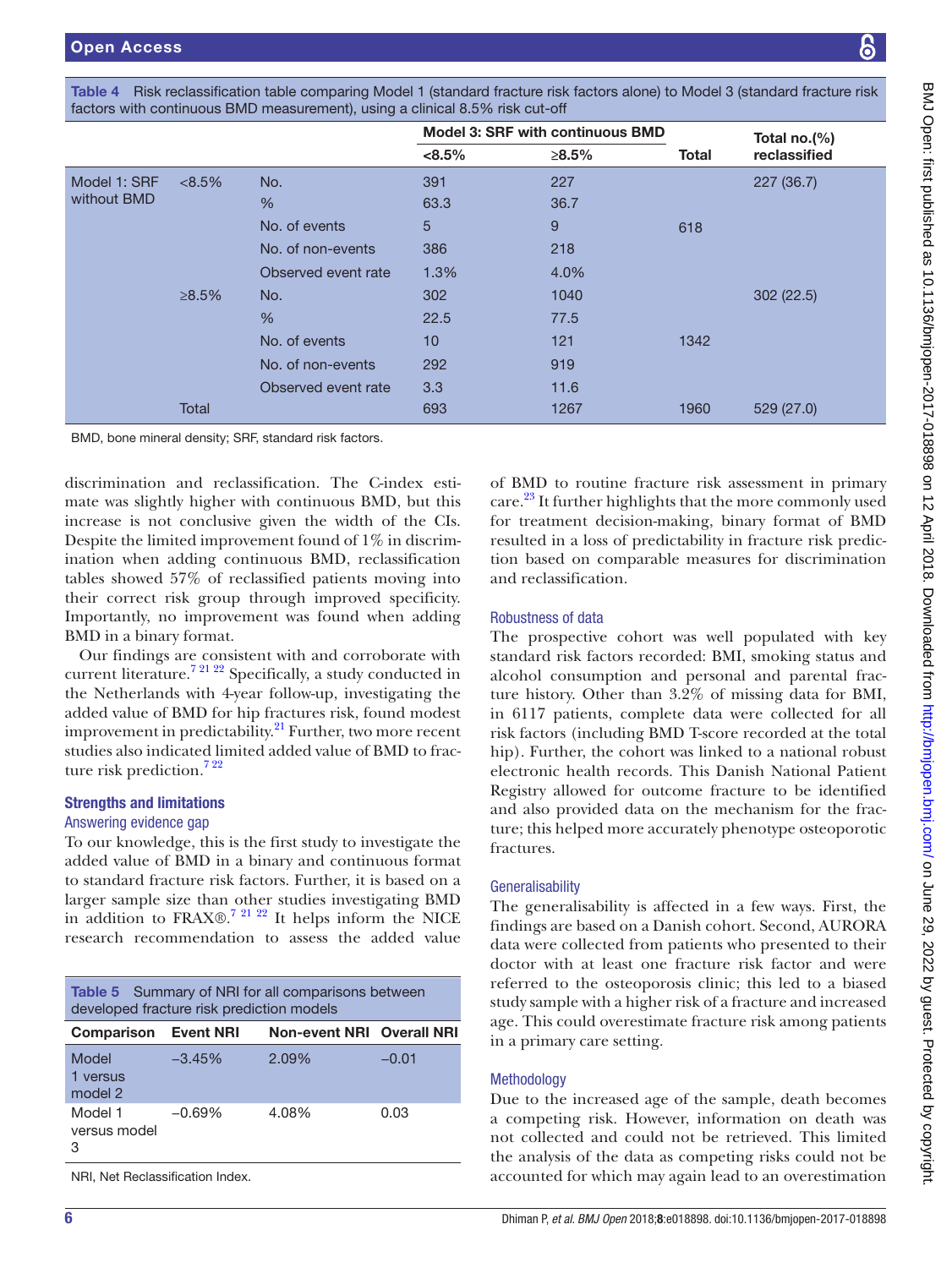of fracture risk. $24$  However, as an independent study primarily assessing the added value of BMD through deriving and validating the fracture risk prediction models, this bias would be present in both analyses to compare derived risk models with and without BMD measurement.

The FRAX® risk algorithm has not yet been published, therefore FRAX® estimates could not be directly calculated for the cohort. Instead, the FRAX® risk model was recalibrated on the dataset with and without BMD added. Further, fracture outcomes in this study included pelvic fractures which are increasingly recognised as low-trauma fragility fractures  $25$  and used BMD taken at the total hip instead of at the femur neck as it is the gold standard in Denmark[.26](#page-7-21)

Internal validation was performed to validate the derived risk prediction models. This may lead to overopti-mistic results of the performance of the risk models.<sup>[14](#page-7-11)</sup> To account for this limitation, a commonly practised method which randomly assigns patients to the derivation and validation datasets was used; further, a similar 1:2 ratio was also used to split the data. $27-29$ 

The study had a 4-year follow-up which is shorter than other recognised risk models. To account for this, we adapted the 20% clinical risk threshold for 10-year fracture estimates to 8.5% for 4-year fracture estimates, assuming that risk is constant over time. $30\,31$ 

Traditional methodology assessing the added value to risk factors to existing risk prediction models are criticised to be insensitive to change, to lack interpretability. $32-35$ This was shown when finding a 1% change in Harrell's C-Index and overlapping CIs between models, limiting the interpretability of results. Reclassification analysis was thus also used to provide more clinically interpretable results.

#### Clinical implications

The most notable clinical implication is the more routine use of BMD measurement for fracture risk assessment. Further, evidence suggests continuous BMD adds better predictability compared with the binary format.

# Future research

Further research is recommended to evaluate the added value of BMD to fracture risk prediction, in particular, in addition to QFracture risk factors and using primary care routinely collected data. However, a brief interrogation into the Clinical Practice Research Datalink, a routinely collected UK primary care database, showed poor availability of BMD measurement in patient records, and thus, strong limitations to potential analyses. Less than 1% of patients had BMD recorded from a sample of 60658 patients aged 40–90; not on any osteoporotic treatment and with complete data for age, gender, BMI, smoking status and alcohol consumption. Thus, prior to UK analysis, BMD recording in primary care databases needs to improve.

Methodologically, as well as assessing the added value of BMD to standard risk factors, we should also explore the option to replace existing fracture risk factors with the BMD measurement; this has rarely been explored in the literature but should be considered in future analyses. We also recommend research to investigate the added value of BMD in a potentially more natural, three-group format of BMD (osteopaenic, normal, osteoporotic).

In addition, further research is recommended to develop current methodology used to assess the added value of BMD to provide more clinically relevant results, such as cost implications and to allow for better comparability between new risk factors with respect to their added value, thus improving decision-making.

# **CONCLUSION**

Continuous BMD marginally improves fracture risk assessment. Importantly, this was only found when using continuous BMD measurement for osteoporosis. It seems that prediction models for fragility fracture risk may be improved only marginally, using present risk factor assessment and evaluations. It is suggested that future focus should be on additional risk factors and on the development of more clinically relevant methodology to assess the added value of a new risk factor.

#### Transparency declaration

The lead author (PD) affirms that this manuscript is an honest, accurate and transparent account of the study being reported; that no important aspects of the study have been omitted and that any discrepancies from the study as planned (and, if relevant, registered) have been explained.

Contributors PD wrote the statistical analysis plan, cleaned and analysed the data, and drafted and revised the paper. PV and SA provided the AURORA dataset for analysis and linked patients to the National Patient Registry of Denmark, they also reviewed and revised the draft paper. NQ and TM provided clinical expertise, and reviewed and revised the draft paper.

Funding This paper presents independent research and was funded by the National Institute for Health Research (NIHR), School for Primary Care Research (SPCR).

Disclaimer The views expressed are those of the author(s) and not necessarily those of the NIHR, the NHS or the Department of Health.

Competing interests No, there are no competing interests for any author.

Patient consent Detail has been removed from this case description/these case descriptions to ensure anonymity. The editors and reviewers have seen the detailed information available and are satisfied that the information backs up the case the authors are making.

Ethics approval Ethics approval was given through the Region of North Jutland's from the Danish Data Protection Agency ('paraplyanmeldelse 2008-58-0028').

Provenance and peer review Not commissioned; externally peer reviewed.

Data sharing statement Technical appendix and statistical code is available from the corresponding author at paula.dhiman@ndorms.ox.ac.uk. Due to restrictions by the Danish Data Protection Agency, data can only be shared on an aggregated level and by special permission.

Open Access This is an Open Access article distributed in accordance with the terms of the Creative Commons Attribution (CC BY 4.0) license, which permits others to distribute, remix, adapt and build upon this work, for commercial use,